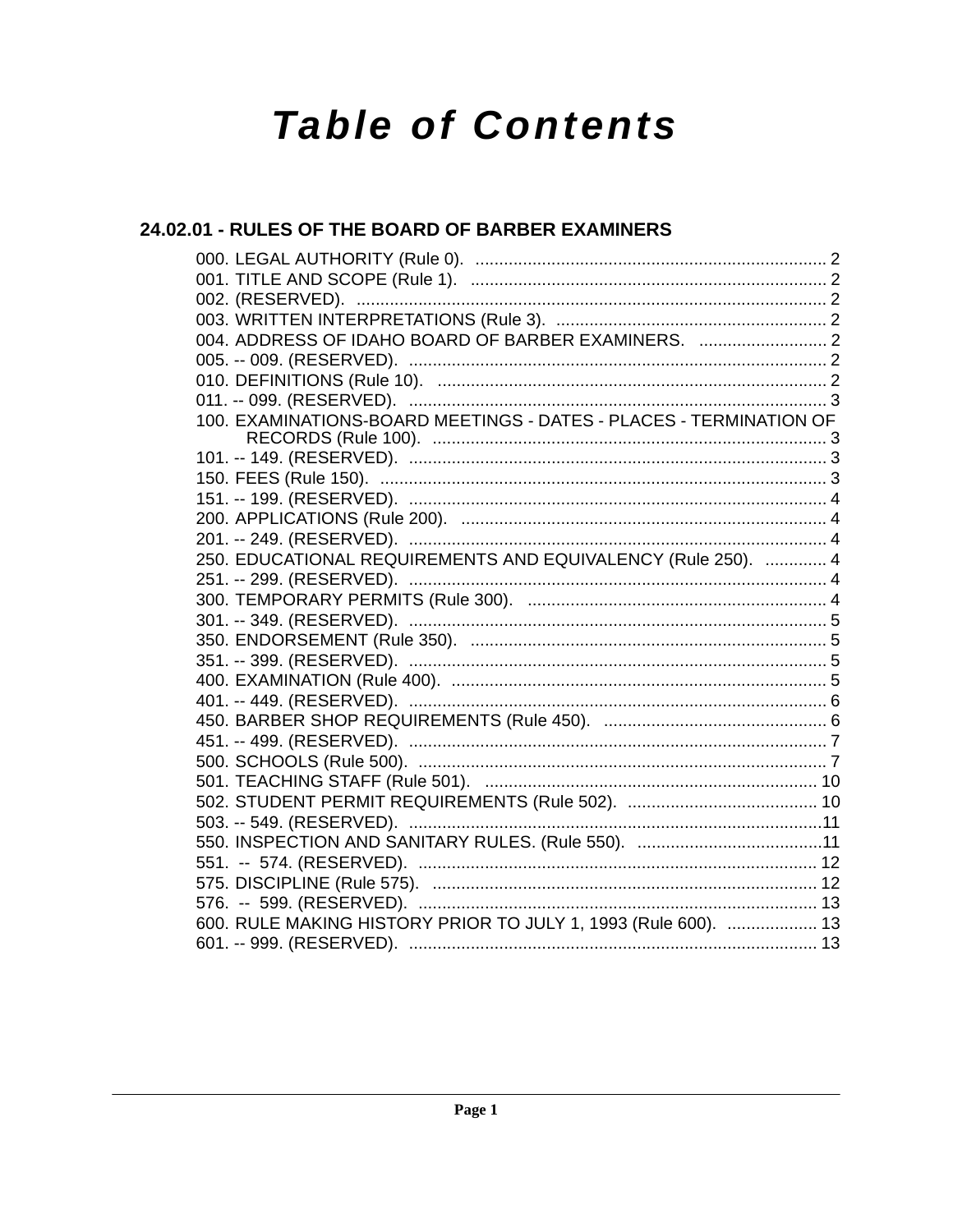#### **IDAPA 24 TITLE 02 Chapter 01**

#### **24.02.01 - RULES OF THE BOARD OF BARBER EXAMINERS**

#### <span id="page-1-1"></span><span id="page-1-0"></span>**000. LEGAL AUTHORITY (Rule 0).**

These rules are hereby prescribed and established pursuant to the authority vested in the Board of Barber Examiners<br>by the provisions of Section 54-521, Idaho Code. (7-1-93) by the provisions of Section 54-521, Idaho Code.

#### <span id="page-1-2"></span>**001. TITLE AND SCOPE (Rule 1).**

| These rules shall be cited as IDAPA 24.02.01, "Rules of the Board of Barber Examiners". | $(7-1-93)$ |
|-----------------------------------------------------------------------------------------|------------|
|-----------------------------------------------------------------------------------------|------------|

#### <span id="page-1-3"></span>**002. (RESERVED).**

#### <span id="page-1-4"></span>**003. WRITTEN INTERPRETATIONS (Rule 3).**

The board may have written statements which pertain to the interpretation of the rules of this chapter. Such interpretations, if any, are available for public inspection and copying at cost in the main office of the Bureau of Occupational Licenses.

#### <span id="page-1-5"></span>**004. ADDRESS OF IDAHO BOARD OF BARBER EXAMINERS.**

Bureau of Occupational Licenses Carmen Westberg, Chief Owyhee Plaza, 1109 Main Street, Suite 200 Boise, Idaho 83702. (7-1-93)

#### <span id="page-1-6"></span>**005. -- 009. (RESERVED).**

#### <span id="page-1-7"></span>**010. DEFINITIONS (Rule 10).**

**01. Approved Or Approval**. Approved by or approval of the Board as evidenced by formal action of d by a written instrument signed by the secretary of the Board or its agent. (7-1-93) the Board by a written instrument signed by the secretary of the Board or its agent.

**02. Barber College**. A school or college approved by the Board to teach the practice of barbering as by these rules. (7-1-93) required by these rules.

**03. Board**. The Board of Barber Examiners as prescribed in Section 54-521, Idaho Code. (7-1-93)

**04. First Aid Kit**. First-aid kit means a commercially packaged and identifiable assortment of medical supplies, including adhesive bandages, skin antiseptic, approved bio-hazard disposable container, disposable gloves, and gauze, which may be used for cleaning and protecting minor emergency traumas of the human body. (7-1and gauze, which may be used for cleaning and protecting minor emergency traumas of the human body.

**05. General Barbering Practice**. Practicing barbering under the supervision of an instructor as in Section 54-507. Idaho Code. (7-1-93) provided in Section 54-507, Idaho Code.

**06. Hospital Grade**. Hospital Grade means a sanitizing agent registered by the Environmental Protection Agency as an effective germicidal/bactericidal, fungicidal, and virucidal disinfectant when used in accordance with the manufacturer's instructions. (7-1-98) accordance with the manufacturer's instructions.

**07.** Idaho Code. Idaho Code of 1947 with additions and corrections thereto. (7-1-93)

**08.** Masculine Gender. Masculine gender includes the feminine gender. (7-1-93)

**09. Practice Of Barbering**. Practice of barbering as defined by Section 54-502, Idaho Code. (7-1-93)

**10. Registered Barber**. Any person who holds a valid certificate authorizing him to practice as a d barber pursuant to Section 54-512, Idaho Code. (7-1-93) registered barber pursuant to Section 54-512, Idaho Code.

**11. Scientific Barbering Practice**. Practicing under the supervision of an instructor all phases of the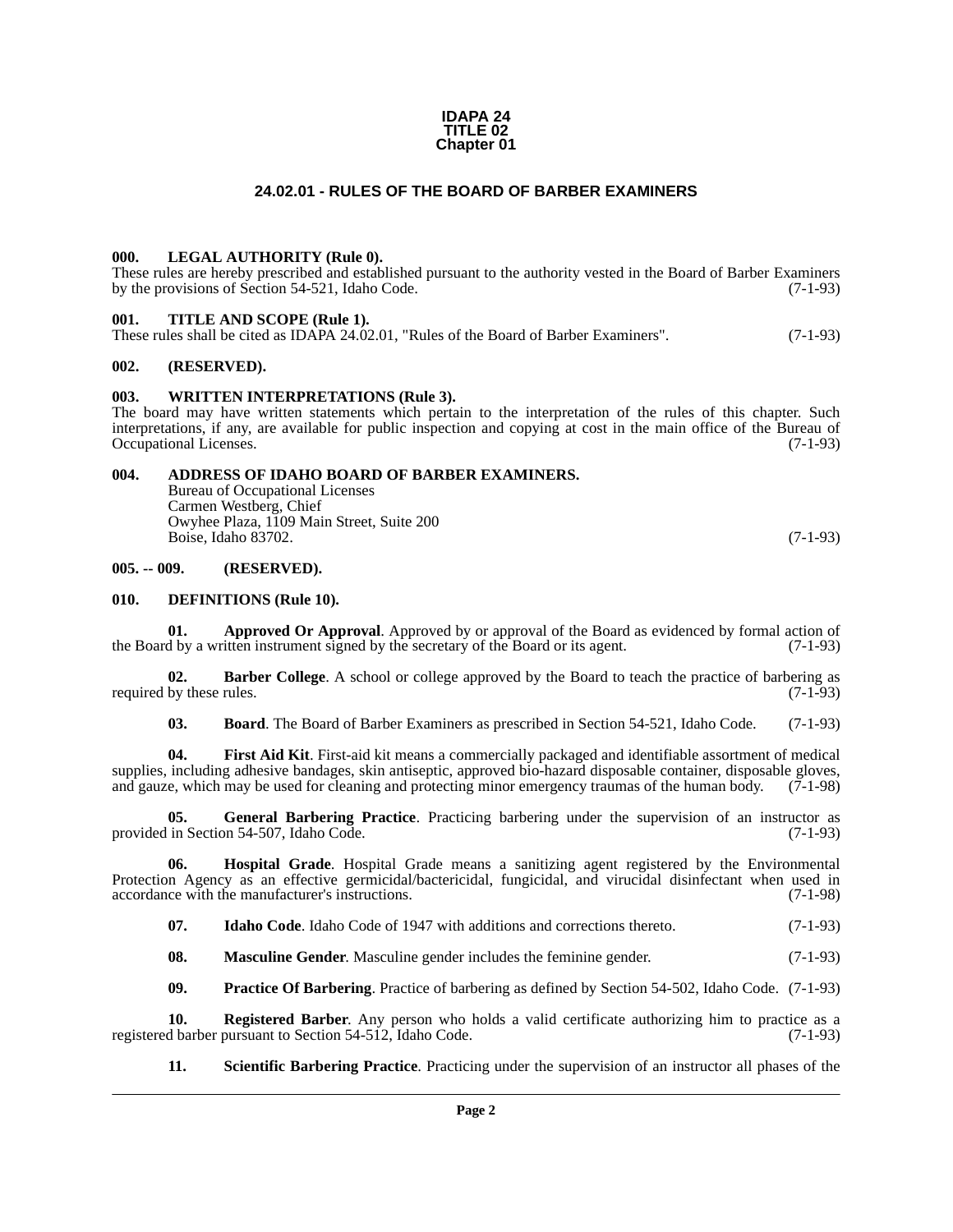practice of barbering other than cutting hair and shaving. (7-1-93)

**12. Teacher Or Instructor**. The words "Teacher" and "Instructor" mean the same and are used synonymously. (7-1-93)

**13. Theoretical Scientific Study**. The study of theoretical subjects of instruction in the practice of g which shall include the subjects set forth in Section 54-507, Idaho Code. (7-1-93) barbering which shall include the subjects set forth in Section 54-507, Idaho Code.

#### <span id="page-2-0"></span>**011. -- 099. (RESERVED).**

#### <span id="page-2-1"></span>**100. EXAMINATIONS-BOARD MEETINGS - DATES - PLACES - TERMINATION OF RECORDS (Rule 100).**

**01. Board Meetings**. Regular Board of Barber Examiners meetings shall be the day prior to and the day of the examinations. (7-1-93)

**02. Examinations**. Examinations for license to practice barbering in Idaho are to be held on the second of March, July and November in Boise. The dates are subject to change. (7-1-93) Monday of March, July and November in Boise. The dates are subject to change.

**03. Records**. All records in the office of the Bureau of Occupational Licenses of applicants who have not qualified for reexamination within five (5) years of notification of failure in any examination under the Barber Law will be terminated and destroyed. (7-1-93)

<span id="page-2-2"></span>**101. -- 149. (RESERVED).**

<span id="page-2-3"></span>**150. FEES (Rule 150).**

- **01. Examination/Reexamination Fee**. Examination/Reexamination fee seventy-five dollars (\$75).  $(7-1-96)$
- **02.** Endorsement Fee. Endorsement fee eighty dollars (\$80). (7-1-93)
- **03. Original Registered Barber License Fee**. Original Registered Barber License Fee thirty dollars (\$30). (3-18-99)

**04. Annual Renewal Fee For Registered Barber License**. Annual renewal fee for registered barber  $lichices - fifty dollars ($50).$  (3-18-99)

**05. Original Barbershop License Fee**. Original barbershop license fee – fifty dollars (\$50). (3-18-99)

**06. Annual Renewal Fee For Barbershop License**. Annual renewal fee for barbershop license – thirty dollars  $(\$30)$ .

**07. Original And Annual Renewal Fee For Barber College License**. Original and annual renewal arber college license – two hundred dollars (\$200). (3-18-99) fee for barber college license – two hundred dollars  $(\$200)$ .

**08. Teacher Certificate Examination**. Teacher certificate examination - one hundred dollars (\$100). (7-1-93)

**09.** Original Teacher License And Annual Renewal For Teacher License. Original teacher license al renewal for teacher license - thirty dollars (\$30). (7-1-93) and annual renewal for teacher license - thirty dollars (\$30).

- **10. Student Registration**. Student registration twenty dollars (\$20). (7-1-93)
- **11. Temporary Permit Fee**. Temporary permit fee fifteen dollars (\$15). (7-1-93)
- **12. Renewal And Reinstatement Of Licenses**. See Sections 54-518 and 67-2614, Idaho Code.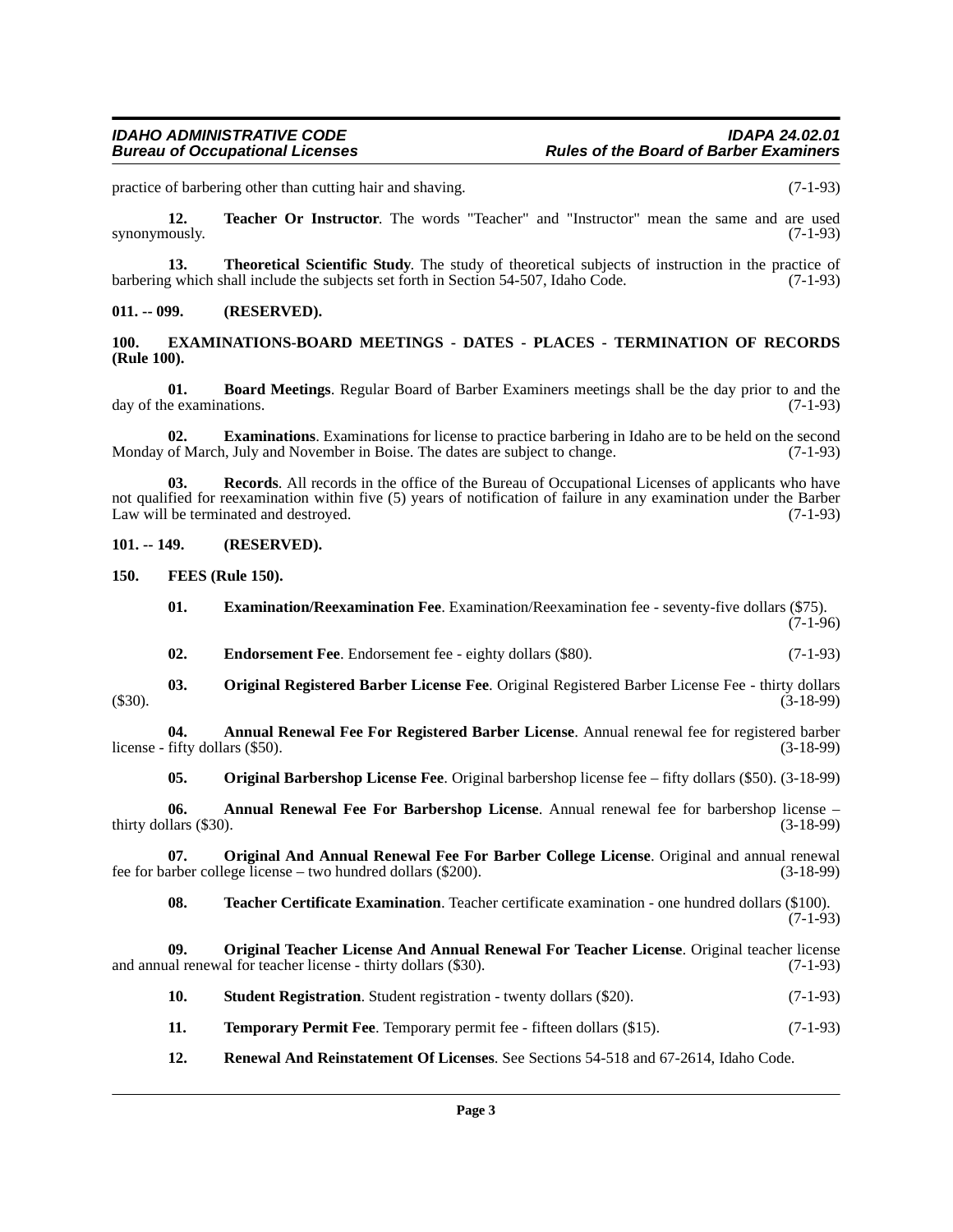(7-1-93)

#### <span id="page-3-0"></span>**151. -- 199. (RESERVED).**

#### <span id="page-3-1"></span>**200. APPLICATIONS (Rule 200).**

**01. Application For License**. Application for license shall be made on forms furnished by the Bureau of Occupational Licenses, Owyhee Plaza, 1109 Main Street, Suite 220, Boise, Idaho 83702, and received in that office at least thirty (30) days prior to the date of examination. (7-1-98)

**02. Photographs Required**. Two (2) three by two inch (3" x 2") identical photographs, bust only, shall be provided: one (1) to be attached to the application, one (1) to the certificate. (Section 54-509, Idaho Code).

(7-1-98)

**03. Registered Barber Qualifications**. Applicants for license as a registered barber must qualify provisions of Section 54-505, Idaho Code. (7-1-93) under the provisions of Section 54-505, Idaho Code.

**04. Applicants For License From Other States**. Applicants for license from other states must qualify under the provisions of Section 54-512, Idaho Code. (7-1-93)

**05. Applicants For Barber Instructor License**. Applicants for barber instructor license under the provisions of Sections 54-527 and 54-528, Idaho Code, shall have satisfactorily completed a minimum six (6) month course of barber teaching as a student in a properly licensed barber college or had a minimum of three (3) years experience in practical barbering. (7-1-98) experience in practical barbering.

**a.** Any person who makes application to obtain a certificate to teach barbering must pass satisfactorily refrequences that the Board of Barber Examiners. (7-1-98) the barber teacher examination to be conducted by the Board of Barber Examiners.

**b.** A barber instructor must obtain twenty (20) hours of continued education approved by the board within the twelve (12) months preceding license renewal application. Twelve (12) hours must be in educational training and eight (8) hours in seminars, trade shows, etc.  $(7-1-98)$ training and eight  $(8)$  hours in seminars, trade shows, etc.

#### <span id="page-3-2"></span>**201. -- 249. (RESERVED).**

#### <span id="page-3-3"></span>**250. EDUCATIONAL REQUIREMENTS AND EQUIVALENCY (Rule 250).**

**High School Education**. The Idaho law as amended by the 1959 Session of the Idaho State Legislature requires that an applicant for license under Sections 54-506 and 54-512, Idaho Code, show proof of having at least two (2) years of high school education. This provision has been interpreted as satisfactory completion<br>of the tenth grade - eligibility to commence the eleventh grade. (7-1-98) of the tenth grade - eligibility to commence the eleventh grade.

**02. General Education Development Tests**. The Board has selected the General Education Development Tests approved by the Idaho Department of Education for the purpose of determining equivalent tenth grade education.

**03.** Test Fees. A fee is required for the examination. If an applicant takes the G.E.D. tests and receives an average cutting score of not less than thirty-five (35), with no category below a cutting score of thirty (30), he or she is considered to have the equivalent of a tenth grade education. (7-1-98)

#### <span id="page-3-4"></span>**251. -- 299. (RESERVED).**

#### <span id="page-3-5"></span>**300. TEMPORARY PERMITS (Rule 300).**

**01. Requirements For Permit**. An applicant who has not previously been issued a permit under this rule and whose application and fees for licensure by examination or by endorsement as a Registered Barber are accepted by the Bureau of Occupational Licenses as being fully completed, in accordance with the requirements of the Idaho Barber Law and these rules, shall be eligible to receive a temporary permit. (7-1-93) the Idaho Barber Law and these rules, shall be eligible to receive a temporary permit.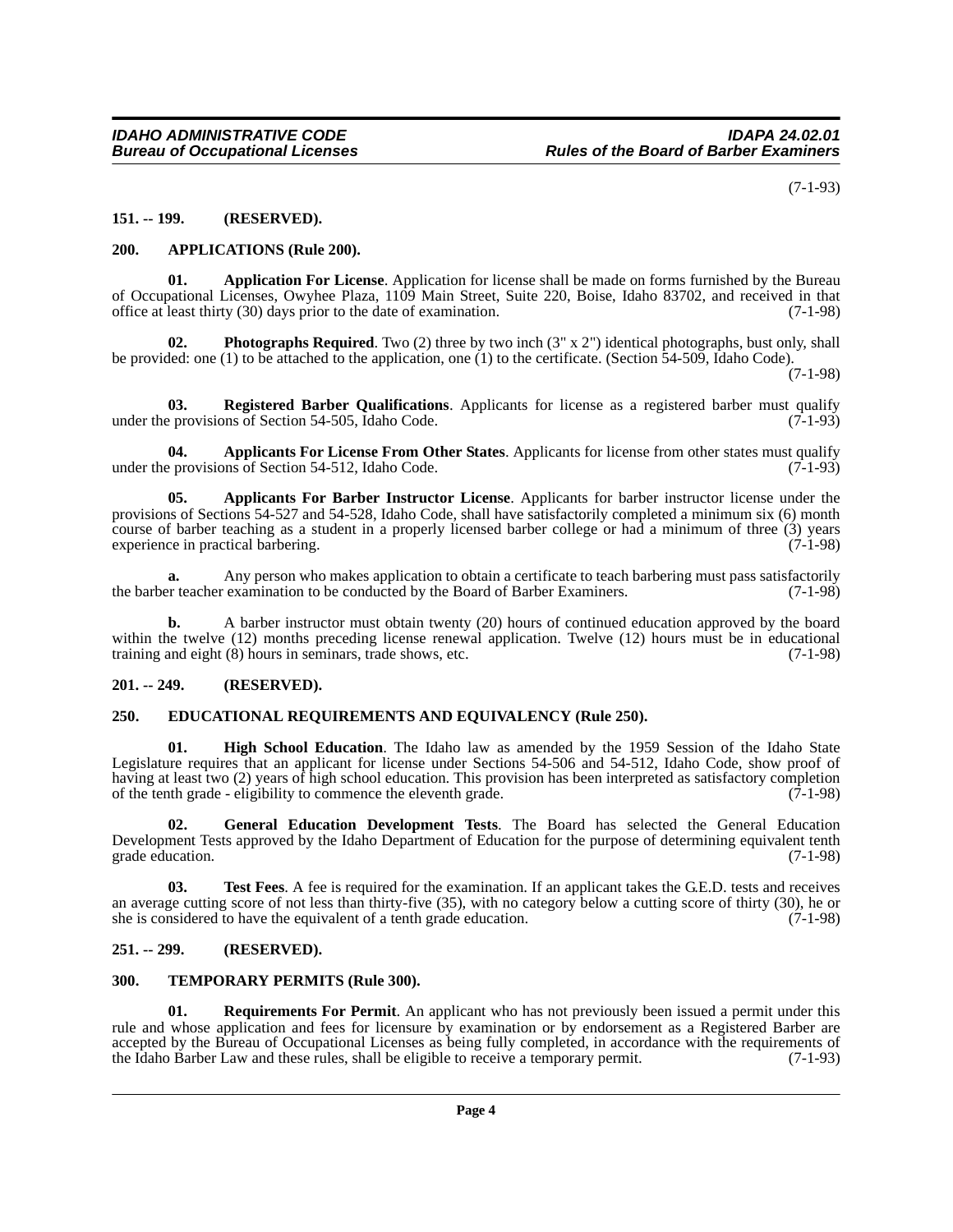**02. Application For Permit**. An application for temporary permit must be submitted to the Bureau of Occupational Licenses together with the fee for a temporary permit as established by Section 54-518, Idaho Code. (7-1-93)

**03. Supervision Requirement**. Barber applicants working on a temporary permit must be under the teners onal supervision of a Registered Barber currently licensed in Idaho. (7-1-93) immediate personal supervision of a Registered Barber currently licensed in Idaho.

**04. Permit Expiration Dates**. Permits shall be dated and expire upon receipt of the results of the qualifying examination next given after issuance of the permit. Permits issued for endorsement applicants shall be dated and expire one (1) week after the next regularly scheduled board meeting. (7-1-93)

**05. Legal Authority Of Permit**. A temporary permit to work shall in no way bind the Idaho Board of Barber Examiners or the Bureau of Occupational Licenses to issue an Idaho Barber license to such applicant.

(7-1-93)

#### <span id="page-4-0"></span>**301. -- 349. (RESERVED).**

#### <span id="page-4-1"></span>**350. ENDORSEMENT (Rule 350).**

#### **01. Requirements For Licensure Without Examination**. (7-1-93)

**a.** Applicants for license by endorsement under the provisions of Section 54-512, Idaho Code, must make application on Form B-37 and furnish proof of current license in another state or country, having requirements substantially equal to the requirements of Idaho, or who has been licensed as a barber in another state or country for at least three (3) years immediately prior to making application in this state. (7-1-98) at least three  $(3)$  years immediately prior to making application in this state.

**b.** Form Bar-53 must be completed and signed by the licensing agency of such other state, or country, in the office of the Bureau of Occupational Licenses with the application for license. (7-1-98) and filed in the office of the Bureau of Occupational Licenses with the application for license.

**c.** Application for license by endorsement must be accompanied by proof of applicant having met the education requirements as set forth in Section 54-506, Idaho Code; proof of having satisfactorily completed at least two (2) years of high school (tenth grade), or equivalent education. (7-1-98) two (2) years of high school (tenth grade), or equivalent education.

**d.** Applications for license by endorsement must be accompanied by the endorsement fee and the license fee. If the Idaho Barber Board finds that the applicant is ineligible for license by endorsement, but is eligible for license by examination, a refund may be made of the endorsement fee in excess of the required examination fee, and the applicant permitted to take the examination. (7-1-93) and the applicant permitted to take the examination.

#### **02. Requirements For Licensure By Examination**. (7-1-93)

**a.** Credit of fifty (50) hours of training in an approved school of barbering, will be given for each three (3) months of practical experience as a licensed barber in another state, territory, possession or country. (Example: If a barber is licensed in a state which does not have requirements equal to the requirements of Idaho, or for any other reason does not have endorsement with Idaho, such applicant is required to meet the educational requirements of Idaho.) If he has completed a course of one thousand five hundred (1500) hours of training in a licensed school in such other state and has one (1) year of practical experience as a licensed barber, he is considered to have completed two hundred (200) hours of training in school, and is eligible to take the examination for Idaho barber license.

(7-1-93)

#### <span id="page-4-2"></span>**351. -- 399. (RESERVED).**

#### <span id="page-4-3"></span>**400. EXAMINATION (Rule 400).**

**Content And Passing Grade On Exam.** The examination will consist of two (2) portions: theory and practical. An applicant must obtain at least a seventy-five percent (75%) grade on each portion to pass the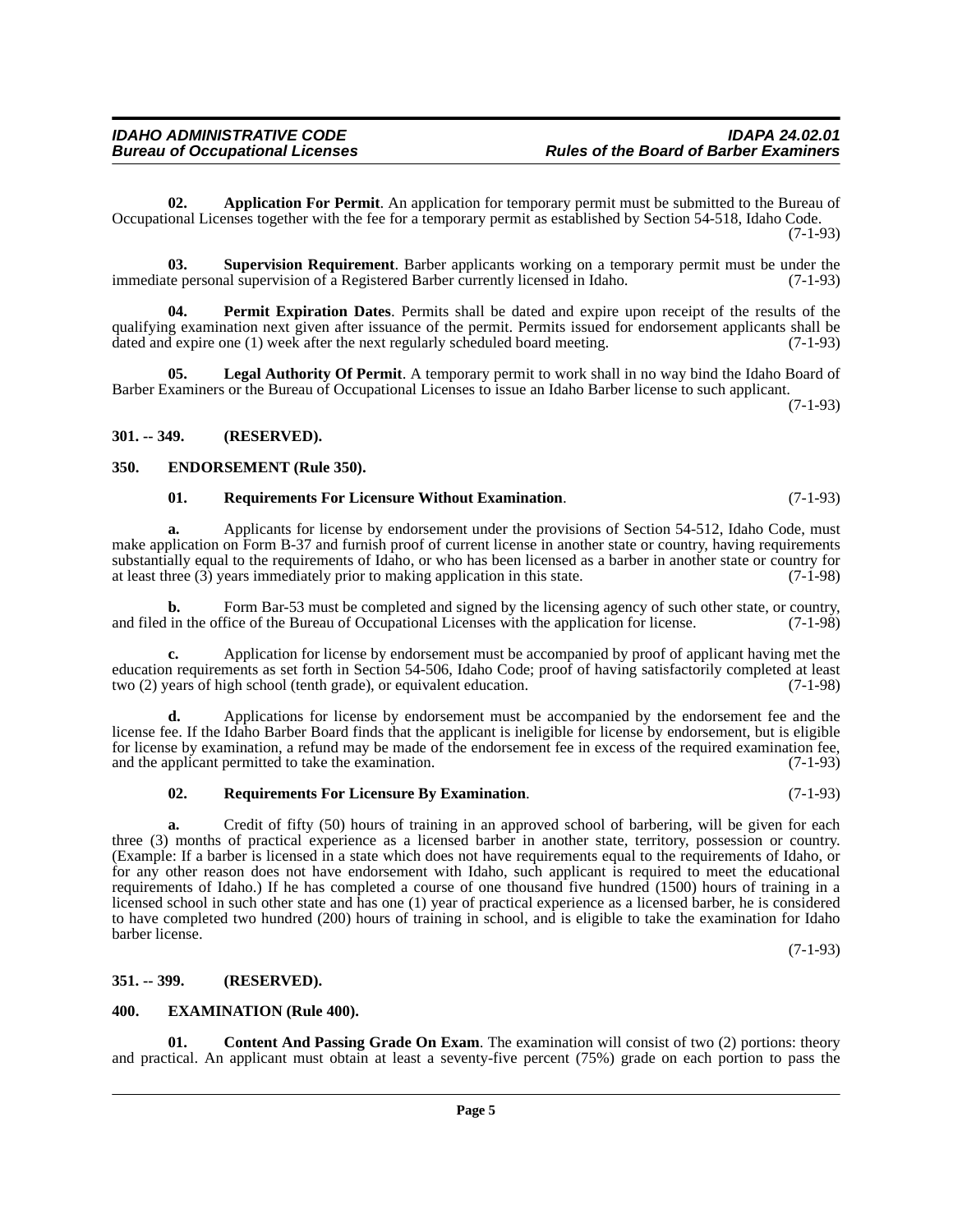examination. (7-1-93)

**02. Subjects On Exam**. The following subjects will be included in the practical examination: personal appearance and hygiene, shampoo, haircutting (includes blow dry and style), permanent waving, shave, and hair  $\mu$  (7-1-98)  $(7-1-98)$ 

**03. Failure Of Exam**. An applicant who fails to obtain a grade of at least seventy-five (75%) percent in either the practical or theoretical portion of the examination is considered to have failed that portion of the examination and is required to comply with Sections 54-506 and 54-512, Idaho Code and be successfully reexamined on the failed portion(s) prior to licensure. (7-1-98)

#### <span id="page-5-0"></span>**401. -- 449. (RESERVED).**

#### <span id="page-5-1"></span>**450. BARBER SHOP REQUIREMENTS (Rule 450).**

#### **01. Primary Shop, Licensure And Operation Requirements**. (7-1-93)

**a.** Plans and specifications complying with local ordinances and zoning shall be submitted to the Idaho Barber Board for approval before opening a new shop; (7-1-93)

**b.** There is a working floor space of not less than one hundred eight (108) square feet for a single station shop in addition to any restroom and access areas and an additional fifty  $(50)$  square feet of floor space for every station in excess of one (1); every station in excess of one  $(1)$ ;

**c.** Business other than cosmetology or barber shops, and living quarters shall be separate and apart;  $(7-1-93)$ 

**d.** There is approved hot and cold running water source and drainage systems that are available also to any contiguous cosmetology or barber shop that may exist; and must be within the perimeters of the licensed establishment and separate from the toilet facilities. (7-1-98)

**e.** The license area does not overlap any portion of a contiguous or other primary shop designated (7-1-93)  $area;$  (7-1-93)

**f.** There is access to restrooms from within the building; and  $(7-1-93)$ 

**g.** Home shops must provide a separate outside entrance directly into the shop. All doors to a shop acent rooms shall be closed. (7-1-93) from adjacent rooms shall be closed.

#### **02. Contiguous Shop, Licensure And Operation Requirements**. (7-1-93)

**a.** Plans and specifications complying with local ordinances and zoning shall be submitted to the Idaho Barber Board for approval before opening a new shop. (7-1-93)

**b.** The licensed area is contiguous by a minimum three (3) foot access to an area licensed as a primary logy establishment or primary barber shop. (7-1-93) cosmetology establishment or primary barber shop.

**c.** The licensed area does not overlap any portion of a primary or other contiguous shop designated  $\alpha$  area.  $(7-1-93)$ 

**d.** The licensed area provides a minimum of fifty (50) square feet of working floor space for each individual station. (7-1-93)

- **e.** There is access to restrooms from within the building. (7-1-93)
- **03. Barber Shop Changes In Ownership Location**. (7-1-93)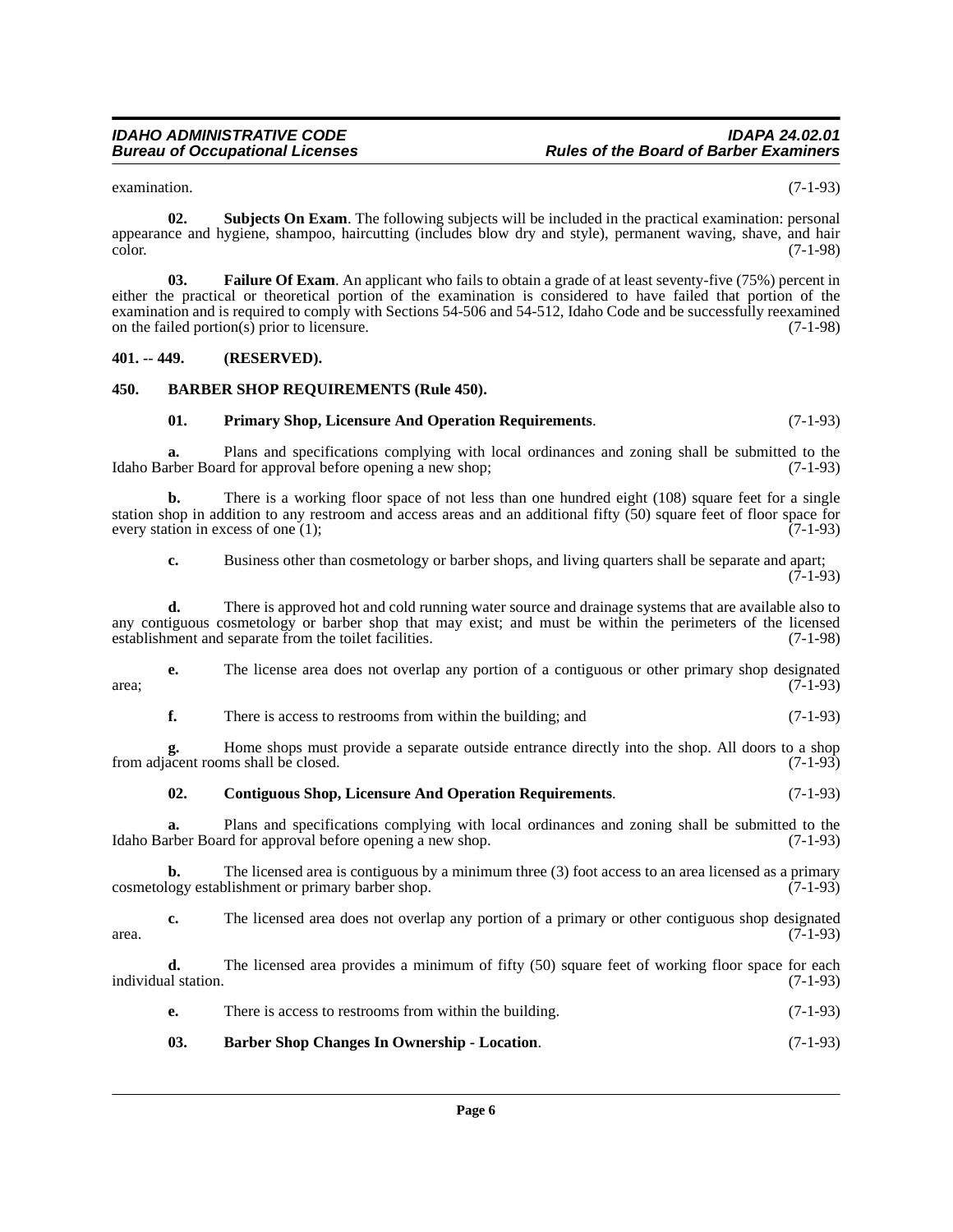**a.** Whenever a change of ownership or location of a barber shop occurs, an original registration fee must be paid and compliance with all rules concerning a new establishment met, before a new license will be issued. LICENSE IS NOT TRANSFERRABLE. (7-1-93)

**b.** Deletion of an owner from multiple ownership does not constitute a change in ownership.  $(7-1-93)$ 

**c.** Addition of an owner to multiple ownership constitutes a change in ownership. (7-1-93)

<span id="page-6-0"></span>**451. -- 499. (RESERVED).**

#### <span id="page-6-1"></span>**500. SCHOOLS (Rule 500).**

**01. Barber College Instructor Requirements**. A barber college must be under the direct, personal ion of a registered barber instructor at all times. supervision of a registered barber instructor at all times.

**02. Out Of State Barber College Requirements**. Barber colleges from out-of-state applying for approval must have licensed instructors in their schools as required by the Idaho Barber Law. If the states where the colleges are located do not require a license or an examination for their instructors, the applicants must have their instructors take the Idaho instructor's examination before colleges will be approved. This examination will not qualify successful applicant for an Idaho instructor's certificate, unless applicant is also an Idaho registered barber. (7-1-93)

**03. Barber College Maximum Student Enrollment**. No barber college shall enroll more than ten (10) students until the Board finds that such college has a sufficient number of patrons to provide the training for all students in general barbering practice required by these rules. No barber college shall increase its enrollment above the ten (10) student limitation without the approval of the Board. (7-1-93)

#### **04. Identification**. (7-1-93)

**a.** Each barber college shall advertise to the public that it is a barber college by displaying a sign which shall contain in letters not less than six inches (6") in height the words "Barber College" or "Barber School". (7-1-93)

**b.** Each barber college shall display in a conspicuous place on its premises a sign stating that the work done therein is done exclusively by students. (7-1-93)

#### **05. Sanitation**. (7-1-93)

**a.** Each barber college shall post in a conspicuous place on its premises a copy of these rules, and also a copy of the rules governing sanitary conditions of barber shops adopted by the Board. Each college shall require strict compliance by its students to the rules governing barber shops. (7-1-93) strict compliance by its students to the rules governing barber shops.

**b.** Any violation of Section 54-507, Idaho Code, or these rules by a barber college shall be cause for revocation by the Board of its general approval of such college. Any action by the Idaho State Barber Board for the revocation of a barber schools approval shall be in accordance with the provisions set forth in Sections 54-507 and 54-521, Idaho Code. No barber college shall continue to engage in the business of or represent itself as being a barber college if its approval by the Board has been revoked. college if its approval by the Board has been revoked.

**c.** Each barber college shall have adequate ventilating and lighting equipment approved by the Board. (7-1-93)

**d.** Each barber college shall provide one (1) toilet for men and one (1) toilet for women. (7-1-93)

**06. Practical Training Room**. The floor of the practical training room shall be covered with tile or any type of first grade linoleum and shall have available the following equipment and facilities: (7-1-93)

**a.** One (1) lavatory for each three (3) chairs. (7-1-93)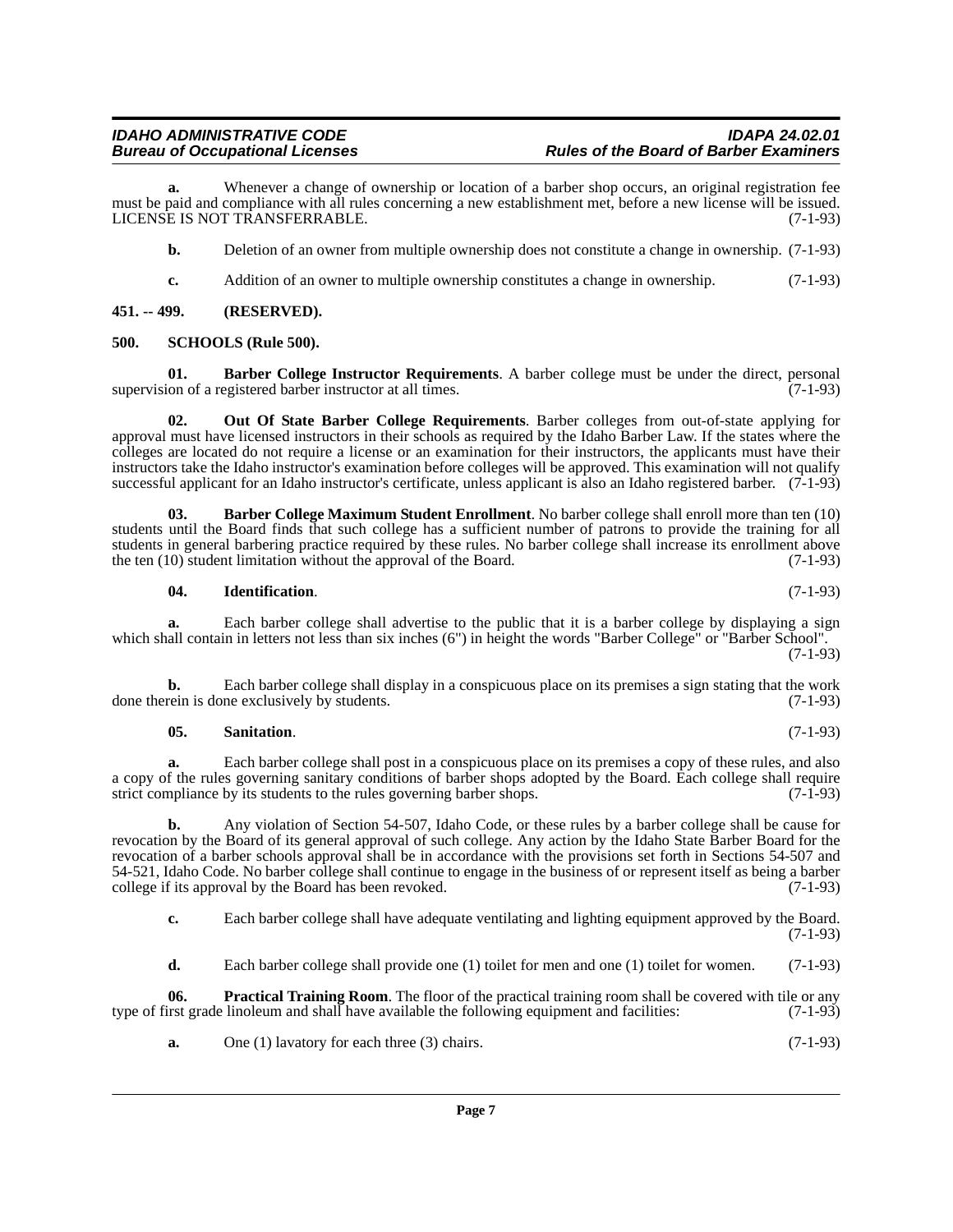## *IDAHO ADMINISTRATIVE CODE IDAPA 24.02.01 Bureau of Occupational Licenses Rules of the Board of Barber Examiners*

|           | b.             | One (1) cabinet for tools and linens for each chair.                                                                                                                                                                                                                                                                                                                                                                                                              | $(7-1-93)$ |
|-----------|----------------|-------------------------------------------------------------------------------------------------------------------------------------------------------------------------------------------------------------------------------------------------------------------------------------------------------------------------------------------------------------------------------------------------------------------------------------------------------------------|------------|
|           | c.             | One (1) approved soiled towel container with hinged lid or door for each chair.                                                                                                                                                                                                                                                                                                                                                                                   | $(7-1-93)$ |
|           | d.             | One (1) sterilization solution container for each chair, adequate in size to accommodate all<br>instruments to be used on each patron.                                                                                                                                                                                                                                                                                                                            | $(7-1-93)$ |
|           | е.             | One $(1)$ mechanical hand vibrator for every ten $(10)$ students or a fraction thereof.                                                                                                                                                                                                                                                                                                                                                                           | $(7-1-93)$ |
|           | f.             | One (1) hair dryer.                                                                                                                                                                                                                                                                                                                                                                                                                                               | $(7-1-93)$ |
|           | g.             | One (1) time clock.                                                                                                                                                                                                                                                                                                                                                                                                                                               | $(7-1-93)$ |
|           | 07.            | <b>Space Required.</b> Each barber college shall have within the premises in which it is located adequate<br>space to accommodate all facilities required by the Board.                                                                                                                                                                                                                                                                                           | $(7-1-93)$ |
| approval. | 08.            | Barber Chair Required. Each barber chair in each such college shall be of such construction that<br>it may be readily cleaned and it shall be mechanically workable and in good working order. Space between barber<br>chairs, and the workstand or wall, shall be adequate so that no student will be hampered in the performance of his<br>work. Compliance with the requirements of this subsection shall be subject to the determination of the Board and its | $(7-1-93)$ |
|           | 09.            | <b>Equipment Requirements.</b>                                                                                                                                                                                                                                                                                                                                                                                                                                    | $(7-1-93)$ |
|           | a.             | Classroom - The classroom shall be equipped with sufficient seating capacity for all students<br>attending the classroom and shall have the following equipment:                                                                                                                                                                                                                                                                                                  | $(7-1-93)$ |
|           |                | One $(1)$ lavatory with hot and cold running water for every two $(2)$ barber chairs to be approved for<br>scientific barbering practice classes.                                                                                                                                                                                                                                                                                                                 | $(7-1-93)$ |
|           | ii.            | One (1) blackboard of not less than six feet by three and one-half feet (6 ft x $3\frac{1}{2}$ ft) in size.                                                                                                                                                                                                                                                                                                                                                       | $(7-1-93)$ |
|           | iii.           | One (1) chart of the skin and hair.                                                                                                                                                                                                                                                                                                                                                                                                                               | $(7-1-93)$ |
|           | iv.            | One (1) chart of the muscles of the head, face and neck.                                                                                                                                                                                                                                                                                                                                                                                                          | $(7-1-93)$ |
|           | V.             | One (1) chart of the nerves of the head, face and neck.                                                                                                                                                                                                                                                                                                                                                                                                           | $(7-1-93)$ |
|           | vi.            | One (1) chart of the bones of the head and face.                                                                                                                                                                                                                                                                                                                                                                                                                  | $(7-1-93)$ |
|           | vii.           | One (1) chart of the blood supply to the head and face.                                                                                                                                                                                                                                                                                                                                                                                                           | $(7-1-93)$ |
|           | viii.          | One (1) standard dictionary.                                                                                                                                                                                                                                                                                                                                                                                                                                      | $(7-1-93)$ |
|           | ix.            | One (1) medical dictionary.                                                                                                                                                                                                                                                                                                                                                                                                                                       | $(7-1-93)$ |
|           | Х.             | One (1) microscope for the study of bacteria.                                                                                                                                                                                                                                                                                                                                                                                                                     | $(7-1-93)$ |
|           | b.             | Student equipment requirements:                                                                                                                                                                                                                                                                                                                                                                                                                                   | $(7-1-93)$ |
|           | $\mathbf{i}$ . | Tools.                                                                                                                                                                                                                                                                                                                                                                                                                                                            | $(7-1-93)$ |
|           | ii.            | Two (2) clippers - electric.                                                                                                                                                                                                                                                                                                                                                                                                                                      | $(7-1-93)$ |
|           | iii.           | Four (4) brushes.                                                                                                                                                                                                                                                                                                                                                                                                                                                 | $(7-1-93)$ |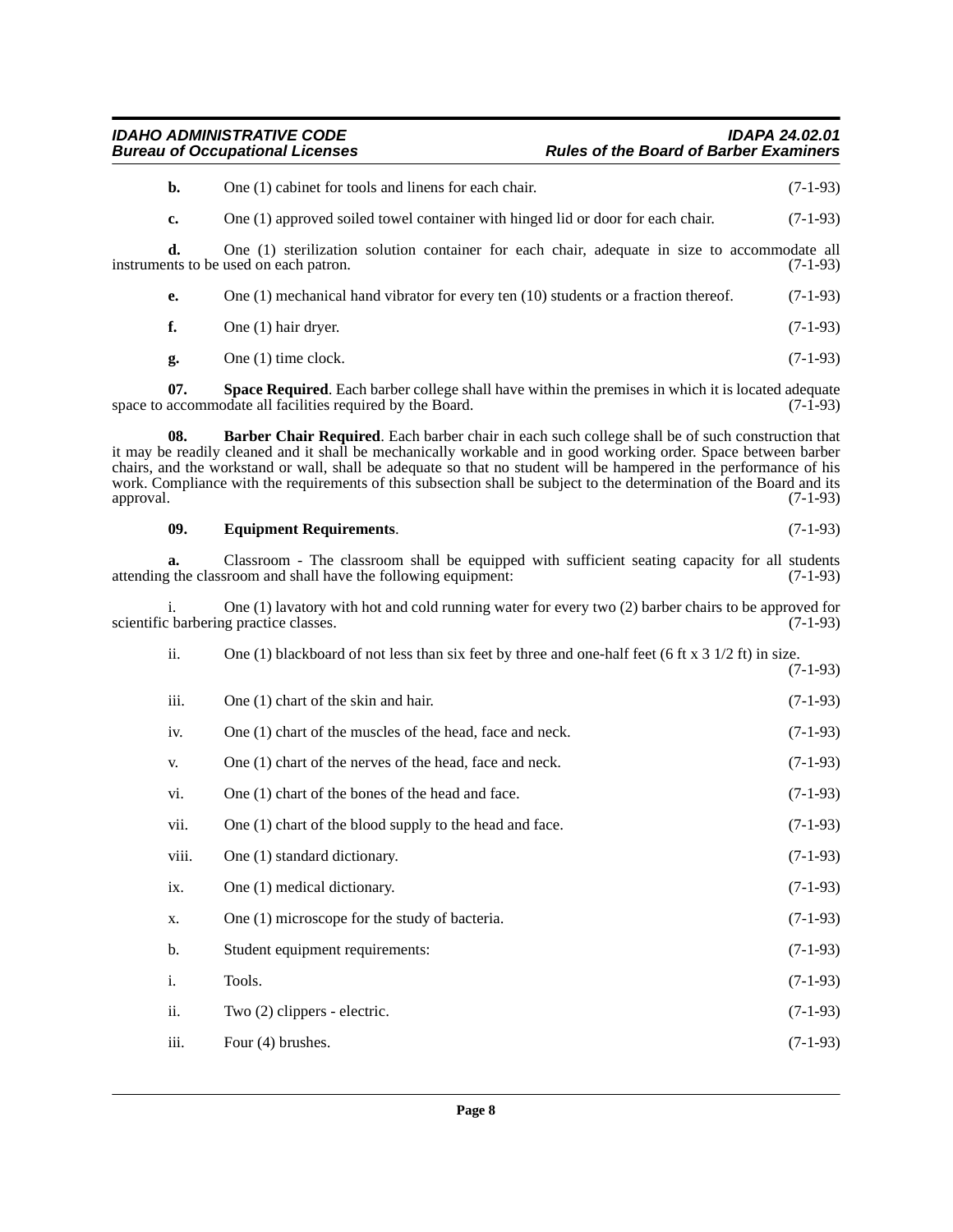| <b>IDAHO ADMINISTRATIVE CODE</b>       | <b>IDAPA 24.02.01</b>                         |
|----------------------------------------|-----------------------------------------------|
| <b>Bureau of Occupational Licenses</b> | <b>Rules of the Board of Barber Examiners</b> |

| iv. | One (1) razor (ejector).                                  | $(7-1-93)$ |  |
|-----|-----------------------------------------------------------|------------|--|
|     | Three (3) shears - One of which must be a thinning shear. | $(7-1-93)$ |  |
| vi. | One $(1)$ smock.                                          | $(7-1-93)$ |  |

vii. Each barber college shall furnish each student upon enrollment, a copy of Section 54-507, Idaho Code, and a copy of State of Idaho, Board of Barber Examiners, Bureau of Occupational Licenses, "Sanitary Rules for Barber Shops and Schools". (7-1-93)

| $(7-1-93)$ |
|------------|
|            |

**a.** Schools shall use texts that cover all phases of barbering. (7-1-93)

#### **11. Curriculum - Hours - Theory - Work Inspected - Attendance - School Examination**. (7-1-93)

**a.** Each barber college shall meet the requirements for admission of students as set forth in Sections nd 54-507, Idaho Code, and in these rules. (7-1-93)  $54-506$  and  $54-507$ , Idaho Code, and in these rules.

**b.** Each barber college curriculum shall consist of not less than seventeen hundred (1700) hours. Students preparing for the Idaho Registered Barber examination must complete seventeen hundred (1700) hours within a period of ten and one half (10 1/2) months before graduating. The average daily schedule of each student shall consist of the following: One (1) clock hour of theoretical study and/or one (1) hour of clinical demonstration in a classroom. Seven (7) hours of general barbering practice. (7-1-93)

**c.** Each barber college shall submit a daily schedule of its course of study to the Board for its approval and shall post a copy of such approved schedule in its general clinic where same can be easily read by all students.  $(7-1-93)$ 

**d.** Each barber college shall require attendance in all subjects and no student shall be permitted to spend more than eight (8) clock hours in the college in any one (1) day. Daily hours are to comply with Section 54-507, Idaho Code. No Patron shall be released from a chair after being served by a student until all the work performed<br>by the student has been thoroughly inspected and approved by an instructor.  $(7-1-93)$ by the student has been thoroughly inspected and approved by an instructor.

**e.** Each barber college shall issue a certificate of graduation to each student after satisfactory on of one thousand seven hundred (1700) hours. (7-1-93) completion of one thousand seven hundred (1700) hours.

**f.** Any student who fails to pass the examination conducted by the Board shall be required to complete a further course of study and training of three (3) months of not less than five hundred (500) hours in an approved school before being eligible to take the examination again. (7-1-93) approved school before being eligible to take the examination again.

**g.** Persons who obtain training in an approved school of barbering, but who did not complete the course of training and/or did not obtain a license in Idaho, will lose credit for five hundred (500) hours after one (1) year has lapsed since the termination of such training, and thereafter an additional two hundred fifty (250) hours for each additional year or portion thereof. (7-1-93) each additional year or portion thereof.

#### **12. Records Required Of Colleges Of Barbering**. (7-1-93)

**a.** Schools maintain monthly records on forms provided by the Bureau of Occupational Licenses ar-40 and Bar-41). (7-1-93) (Form Bar-40 and Bar-41).

**b.** Schools submit a copy of the Bar-40 form to the Bureau of Occupational Licenses on or before the  $\gamma$  of the month following the month recorded. (7-1-93) tenth day of the month following the month recorded.

**c.** The aforementioned records be signed and dated by the student and instructor and be made for inspection at any time. (7-1-93) available for inspection at any time.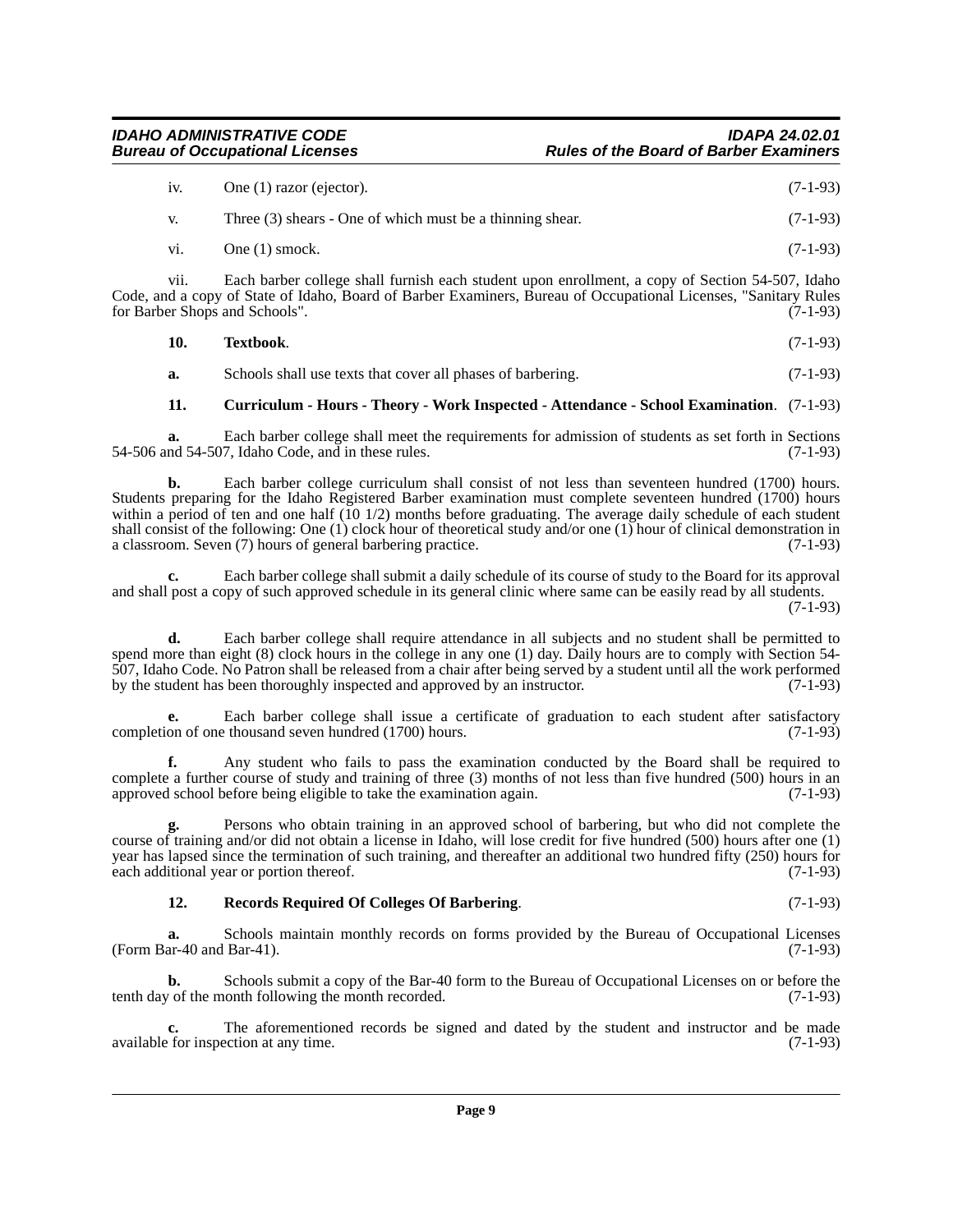### *IDAHO ADMINISTRATIVE CODE IDAPA 24.02.01* **Rules of the Board of Barber Examiners**

**d.** The information shown on the monthly record forms is to be transferred to Form Bar-41, Student of Instruction, to be filed with application for license or upon termination of training. (7-1-93) Record of Instruction, to be filed with application for license or upon termination of training.

**e.** Schools must inform the Bureau of Occupational Licenses of the names of all instructors employed in said schools, and also notify said bureau any time such instructors are terminated.  $(7-1-93)$ 

**f.** Each school will be inspected periodically by an agent of the Bureau of Occupational Licenses. (7-1-93)

**g.** If a student is absent from training for a period of thirty (30) consecutive calendar days or more they are considered to have discontinued their course of training. When a student discontinues a course of training Form Bar-41 must be completed and submitted to the Bureau of Occupational Licenses together with the student permit.  $(7-1-93)$ 

**h.** When a student resumes training after they have been terminated, they are required to file a new on, pay an additional fee and receive a permit to practice as a student. (7-1-93) application, pay an additional fee and receive a permit to practice as a student.

**i.** Records of training shall be maintained by the approved barber college wherein students are being trained. The number of required operations on the Monthly Record Form (Form Bar-40) and Student Record of Instruction (Form Bar-41) are as follows: (7-1-93) Instruction (Form Bar-41) are as follows:

| i.    | Haircut - Eight hundred (800).                                 | $(7-1-93)$ |
|-------|----------------------------------------------------------------|------------|
| ii.   | Style/Blow dry (Does not include haircut) - Two hundred (200). | $(7-1-93)$ |
| iii.  | Shampoo - Two hundred fifty (250).                             | $(7-1-93)$ |
| iv.   | Permanent Wave - Thirty-five (35).                             | $(7-1-93)$ |
| V.    | Shave or Beard Trim - Twenty-five (25).                        | $(7-1-93)$ |
| vi.   | Facial or Massage - Twenty (20).                               | $(7-1-93)$ |
| vii.  | Color/Bleach/Rinse - Ten (10).                                 | $(7-1-93)$ |
| viii. | Hair or Scalp Treatment - Twenty-five (25).                    | $(7-1-93)$ |
| ix.   | Curling Iron - Twenty (20).                                    | $(7-1-93)$ |
|       |                                                                |            |

**j.** Hygiene and Sanitation shall be taught on a continuing basis and indicated on the report form by a  $(7-1-93)$ grade.  $(7-1-93)$ 

#### <span id="page-9-0"></span>**501. TEACHING STAFF (Rule 501).**

**01.** Qualifications Of Teacher. No person shall teach or be employed to teach in any barber school le state who at the time of rendering such service is not a holder of a teacher's certificate. (7-1-93) within the state who at the time of rendering such service is not a holder of a teacher's certificate.

**02. Number Of Instructors Requirement**. One (1) instructor must be employed for each one (1) to fifteen (15) students or fractional part thereof. (7-1-93)

#### <span id="page-9-1"></span>**502. STUDENT PERMIT REQUIREMENTS (Rule 502).**

Each barber college shall require each applicant for admission to enrollment to file with the college a written application in a form prescribed by the Board. Each such application shall be accompanied by the following:

(7-1-93)

**01. Proof Of Character**. Satisfactory proof in writing that the applicant is of good moral character.

(7-1-93)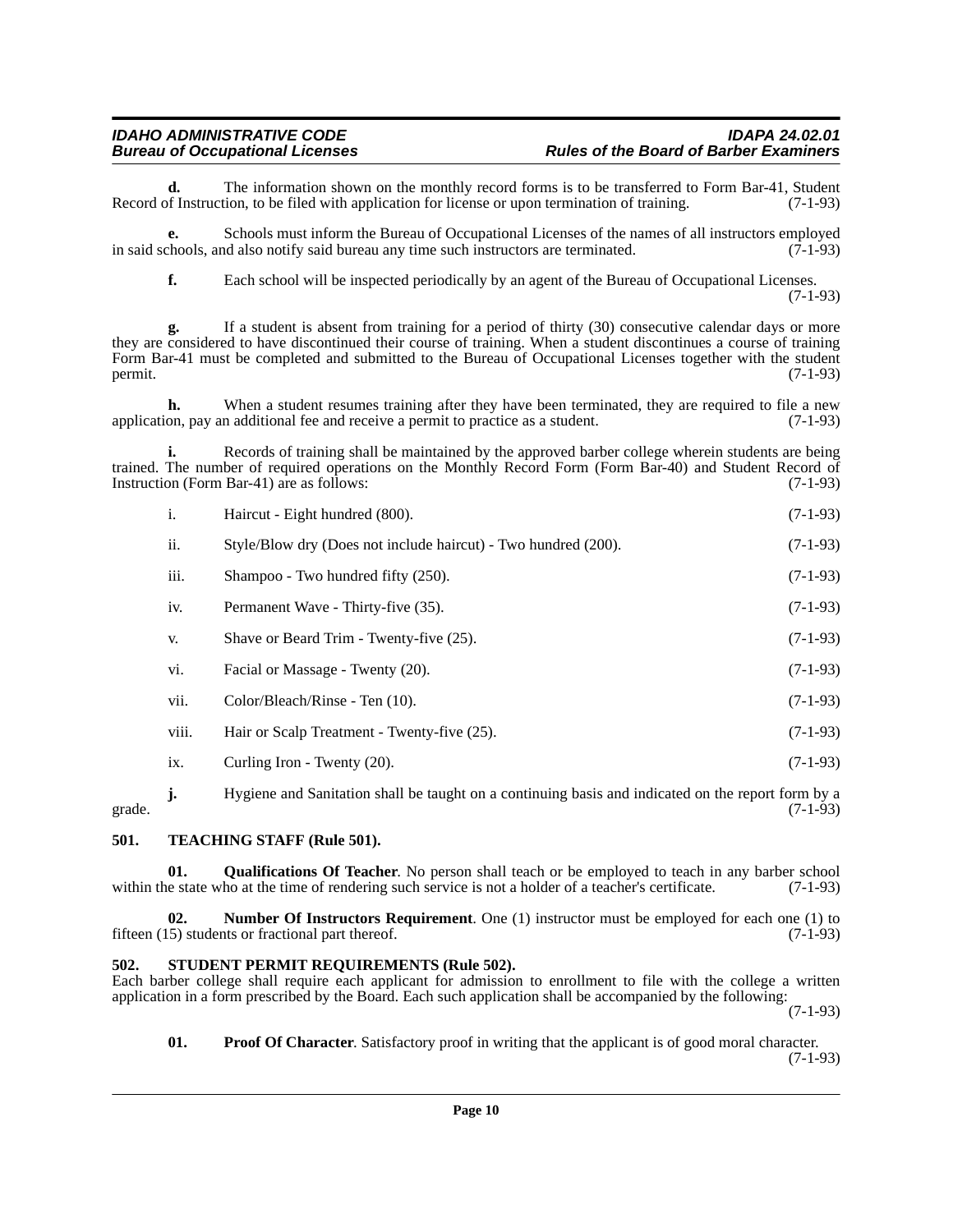education as determined by a GED examination.

admitting any student to enrollment, shall send application, together with all documents attached thereto, to the Board. If the Board finds that the applicant fails to meet its requirements, the Board shall at once notify the college and the applicant and state its reasons therefore. If the Board finds that the applicant meets its requirements, the Board shall at once so notify the college and the applicant, and issue a student permit to the applicant. The college may then admit the applicant to enrollment and the student so enrolled shall thereafter display his student barber permit, together with his photograph. No barber college shall permit a student to engage in the practice of barbering in the college or attend any classes until after such student has presented the student barber permit issued to him by the Board. (7-1-93)

by two inches  $(3'' \times 2'')$ , which bears his signature. (7-1-93)

**02. Educational Certification**. A certificate verifying the completion of a tenth grade or an equivalent n as determined by a GED examination. (7-1-93)

**03. Current Photograph**. A current photograph of the applicant, head and shoulders only, three inches

## <span id="page-10-0"></span>**503. -- 549. (RESERVED).**

### <span id="page-10-1"></span>**550. INSPECTION AND SANITARY RULES. (Rule 550).**

Each cosmetological establishment and school of cosmetology and barber shop and school of barbering is subject to inspection by agents of the board or bureau in accordance with the following rules (reference Section 54-824, and 54-<br>524, Idaho Code). Grade score is indicated by number following rule. (7-1-93) 524, Idaho Čode). Grade score is indicated by number following rule.

**01. Premises**. All shops and schools shall be open to inspection during business hours to authorized agents of the Cosmetology/Barber Boards. Shops and schools must be separated from living areas by substantial walls and/or closable doors. All shops and schools must be maintained in an orderly manner and shall be heated, lighted, and ventilated so as to be safe and comfortable to the operators and patrons. Score . . . . . . . . . 5 (7-1-98)

**02. Floors, Walls, And Ceilings**. Floors, walls, ceilings, furniture, and all other fixtures shall be kept clean and in good repair at all times. Score . . . . . . . . . 5 (7-1-98)

**03.** Instrument Cleaning. All instruments used by operators shall be thoroughly cleaned after each use and prior to storage and/or sanitation. Score . . . . . . . . . . . . 15 (7-1-98)

**04. Instrument Sanitation**. All instruments used by operators shall be sanitized, after cleaning and prior to use, with a sanitizing agent registered by the Environmental Protection Agency as Hospital Grade or better. Every precaution shall be taken to prevent the transfer of disease-causing pathogens from person to person. Score . . . . . . . . . . . 15 (7-1-98)

**05. Towels**. Clean towels shall be used for each patron served. A clean paper or cloth neckband shall be used to provide a sanitary barrier which shall be maintained between each patron's neck and all multi-use capes. Paper towels and paper neckstrips shall be disposed of after one (1) use. Score . . . . . . . . . 5 (7-1-98)

**06. Storage Of Equipment**. All instruments, towels, and linens shall be stored in clean, closed cabinets, drawers, and/or containers after they are cleaned and sanitized. Score . . . . . . . . . 5 (7-1-98)

**07. Dispensers**. All solutions and/or compounds shall be maintained and dispensed in a sanitary manner. All single-use applicators shall be disposed of after one (1) use. Paraffins, waxes and all other solutions and/ or compounds shall be maintained free of any foreign contaminants. Score  $\ldots \ldots \ldots 5$  (7-1-98)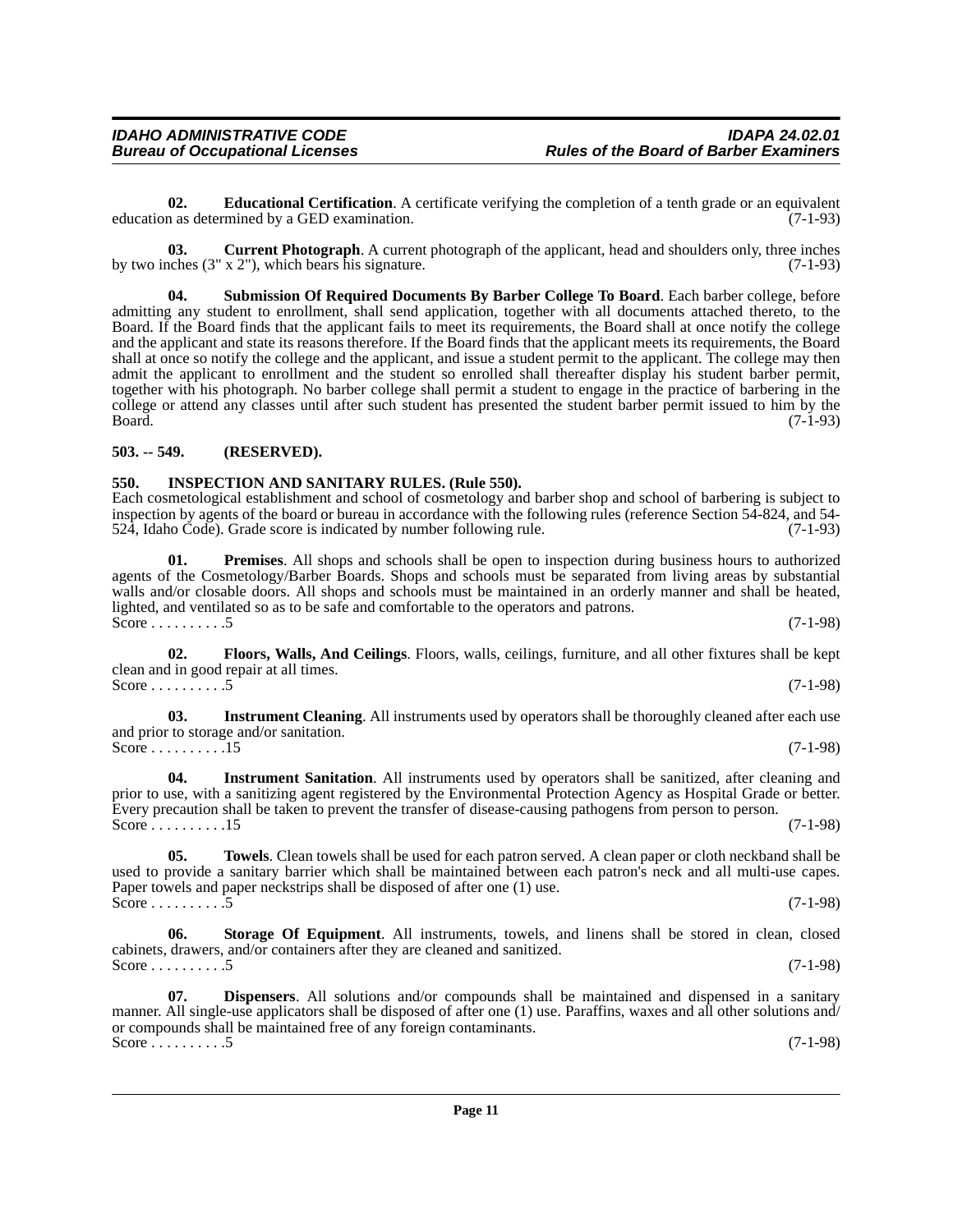**08. Uniforms**. All clothing worn by operators shall be clean and washable. Score  $\dots \dots \dots .5$ 

**09. Water Supply**. Water supplies shall be from an approved source. Sufficient basins with hot and cold running water, approved drainage systems, soap and single-use towels shall be conveniently located within the work area. Every operator and/or student shall wash their hands prior to providing service to any patron. Score . . . . . . . . . .10 (7-1-98)

**10. Toilet Facilities**. Clean adequate and convenient toilet facilities located and accessible from within the building where the shop or school is located, shall be available for use by operators and patrons. A basin with hot and cold running water, approved drainage systems, soap and single-use towels shall be provided within said facilities. Score . . . . . . . . . 10 (7-1-98)

**11. Safety**. Each shop and school shall have a clearly identifiable first-aid kit readily accessible on the premises. No animals are allowed in shops or schools except those animals trained to provide service to the physically impaired. Score . . . . . . . . . . 5 (7-1-98)

**12. Licenses And Certificates**. All shops and schools must be licensed prior to their operation and must be under the direct supervision of a licensed operator. A current shop and/or school license, valid operator license(s) or permit(s), a copy of these rules, and a valid classification card shall be conspicuously displayed in the work area of each shop and/or school for the information of operators, board agents, and the public in general. Score  $\dots \dots \dots 15$ 

**13. Classification Of Shops And Schools**. Following an inspection, each shop and school will receive classification as follows:  $100\%$  -  $90\%$  = "A";  $89\%$  -  $80\%$  = "B";  $79\%$  -  $0\%$  = "C". The "C" classification denotes an unacceptable rating and improvements are required within thirty (30) days for continued operation. (7-1-98)

IDAHO BOARD OF BARBER EXAMINERS Bureau of Occupational Licenses Owhyee Plaza, 1109 Main Street, Suite 200 Boise, Idaho 83702 (7-1-93)

### <span id="page-11-0"></span>**551. -- 574. (RESERVED).**

### <span id="page-11-1"></span>**575. DISCIPLINE (Rule 575).**

**01. Proposed Fines**.

| <b>VIOLATION</b>                                                                                                 | <b>MAXIMUM FINE</b><br>(each violation) |
|------------------------------------------------------------------------------------------------------------------|-----------------------------------------|
| Operating an Unlicensed Establishment/School.                                                                    |                                         |
| Includes: Failure to obtain original license (includes change of ownership or location);                         | \$ 500                                  |
| Failure to renew license;                                                                                        | \$250                                   |
| Unlicensed Practice.                                                                                             |                                         |
| Includes: Failure to renew license;                                                                              | \$ 250                                  |
| Practice beyond the scope of license/permit;                                                                     | \$250                                   |
| Practice with an altered license/permit.                                                                         | \$1,000                                 |
| Allowing Unlicensed Practice.<br>Includes: Owners, Employees, Renters/Leasees, Partners, Family Members, Others. | \$1,000                                 |

(7-1-98)